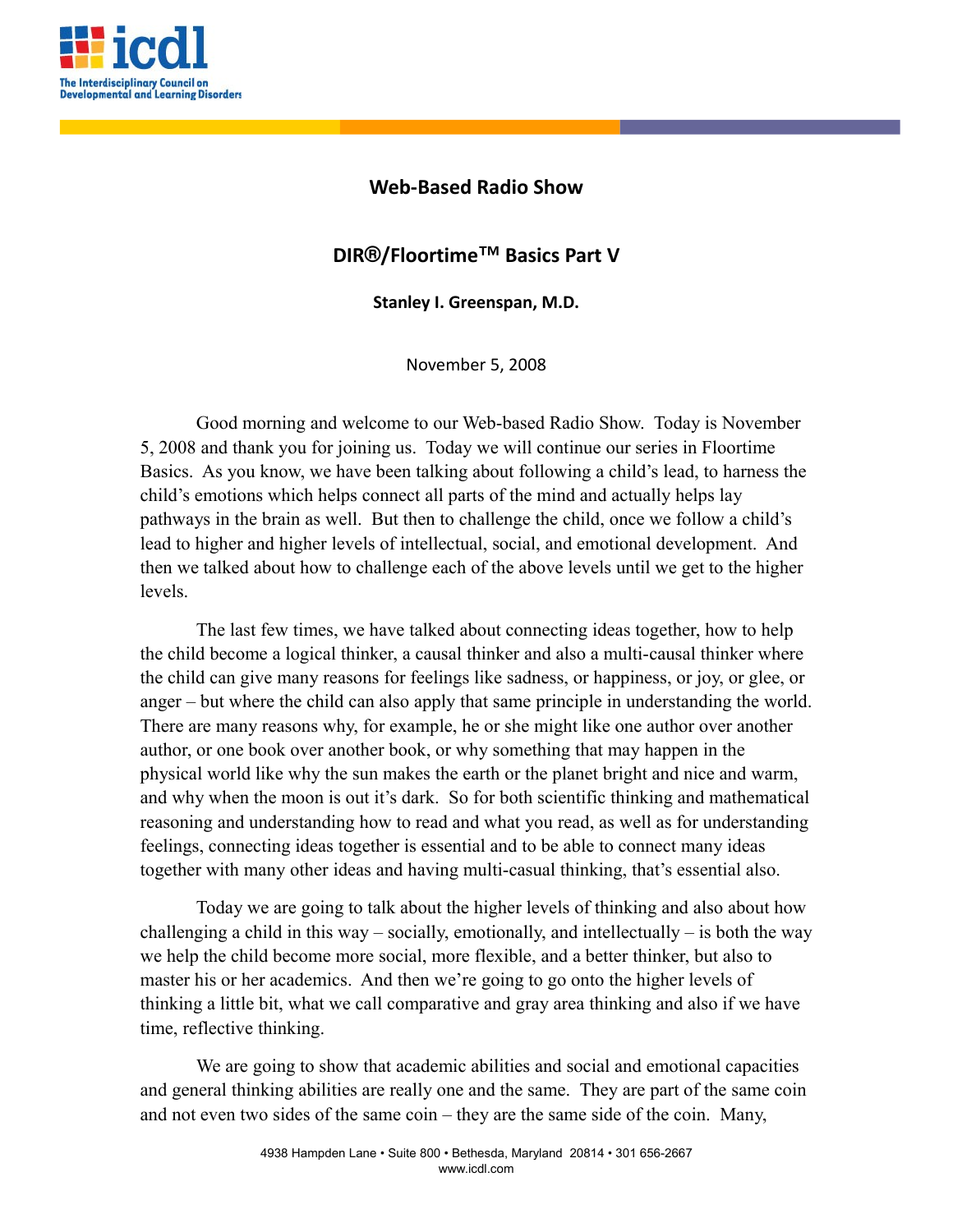many colleagues, as well as parents, separate out the two. They say, well if you're using a DIR®/Floortime™ approach where you're following a child's lead and challenging a child, that's great but what about teaching my child how to read and write and do arithmetic and the academics, why can't my child do what other children are doing and doesn't that require a more structured approach?

We're going to show that academic abilities have steps that lead to them. You don't just jump into math or jump into reading or jump into writing. You have to master a number of steps to get there. You need the exact same steps as you mastered in your social and emotional development. We're talking about how academic abilities and social, emotional, and intellectual thinking capacities are part of the same coin, not even two sides of the coin and the reason why we are talking about it at this juncture is it's when the child begins to connect ideas together that the child begins to be able to participate in what we normally or ordinarily call academic learning as opposed to a more general learning. But really, these are not separate – they are part of a developmental continuum or think of it as walking up a series of steps. Step 1, step 2, step 3 and finally you get to step 4 – you are also learning about math or reading or writing.

Now let's go through these steps and show why they are all part of the same group of steps – not separate steps. It's not that you teach a child academics or you teach a child emotional and social skills, or that Floortime is just play for social relationships and academics is sitting at a table and doing some "serious work." When a child takes the first step in our DIR®/Floortime™ approach, the child is learning to focus and attend to the world outside themselves. Well this is a necessary first step in not only emotional and social and intellectual development, but generally for academic abilities you have to be able to pay attention, pay attention to the teacher, pay attention to the book, to the letters, and to the numbers. You have to be aware of the world outside yourself – you can't be living in your own world of fantasy or thought or even if you're not thinking, your own world of bodily sensations.

Step 2 – when you engage in the human world, it's a further step of taking an interest in the world outside yourself. Now, in of the human beings, that sounds like it is just social and emotional, but all we're doing is learning to be social beings, or learning to be intimate. But actually, it's also a further step in using your eyes, your ears, your feelings, and your movements all together. You are now focusing on a person – your mom, or your dad, or your other caregiver and you're learning to coordinate all your different senses in a harmonious and integrated manner. In other words, they are working like a good team – a basket ball team or a good ballet or an orchestra works together – because they are all being used when you give that smile or give that big joyful, gleeful sound. That's using what you see and what you hear because that stirs up some good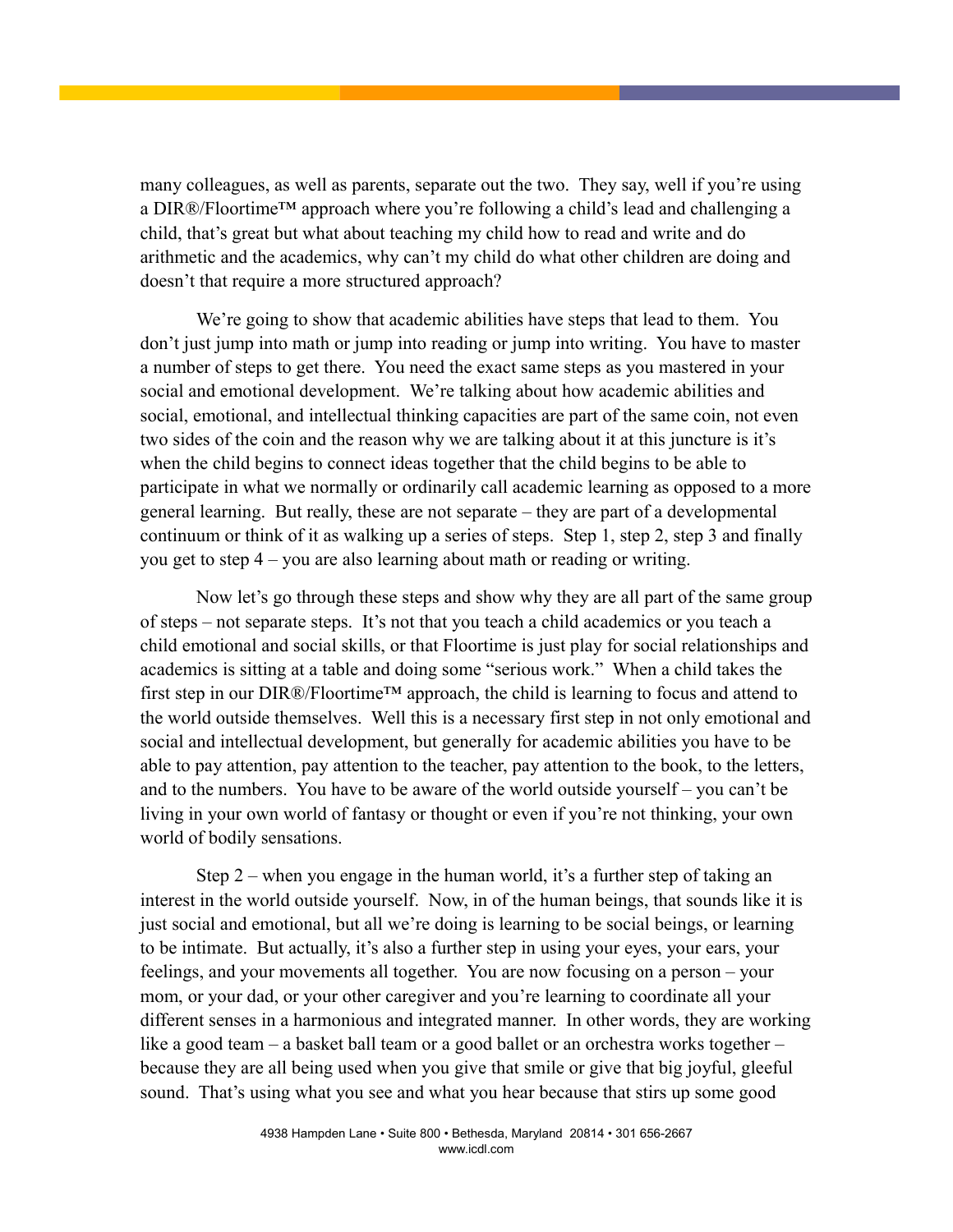feelings of excitement and pleasure, and those feelings of excitement and pleasure then enable you to coordinate what you do and further use your senses again.

Now, why is that part of academic abilities as well? Can't you be an impersonal person who is incapable of relating to people and be a good mathematician? I'm sure there are some who don't master this stuff fully but you have to master it at least partially and the reason is because it's in that relationship that you experience the pleasure and excitement to want to make sounds – the gurgling, gleeful sounds, the sounds of disappointment, or annoyance at the caregiver – without the relationship you're not making sounds and that's the first step in language. Language is certainly a critical part of learning to read. If we don't understand how to have ideas through words, it's hard to understand the meaning of the words we read. If we don't hear mother's voice with a special interest, or daddy's voice or another caregiver's voice with a special interest, we don't learn to discriminate or see the differences or hear the differences of different sounds. And if we can't hear the differences of the different sounds, it's very hard to learn spelling because spelling means coordinating what we see, a written shape which we call a letter like a "B" with the sound "baa" and we learn about "baa" because mommy says "but" or "because" or "You're my best little baby" or sings a song, "Beeba, Buba, Bubob" and this helps us learn to see the differences or understand the differences or the best way to detect the differences among sounds.

Also, we're learning about quantity in this preliminary way – a little more of mommy or a little less of mommy. After all, this is emotional – more is a little more than we want, or a lot is a little more than we want, or a little is a little less than we want. So it's connected to our emotions and our emotions don't get developed unless we're part of a relationship.

Also, this relationship becomes important for the next step because it's the beginning of interacting with the world so we make a sound and mommy makes the sound back; we smile and mommy smiles back. We see we can make things happen, that we have intent or will and that's the beginning of causal thinking before we have ideas. I made this happen. It is also the beginning of feeling even just a little part, as a separate little person – I made this happen so I made a smile and that got mommy to smile back. Now, we don't think about it that way at four or five months old but that's the experience that's being laid down for us that we're mastering and that's the beginning of causal thinking.

Can you have scientific reasoning without a sense of reality, without a sense of purpose? Can you have a sense of reality – what's real from what's make believe – without having a sense of causality, without having a sense of logic to the world? Piaget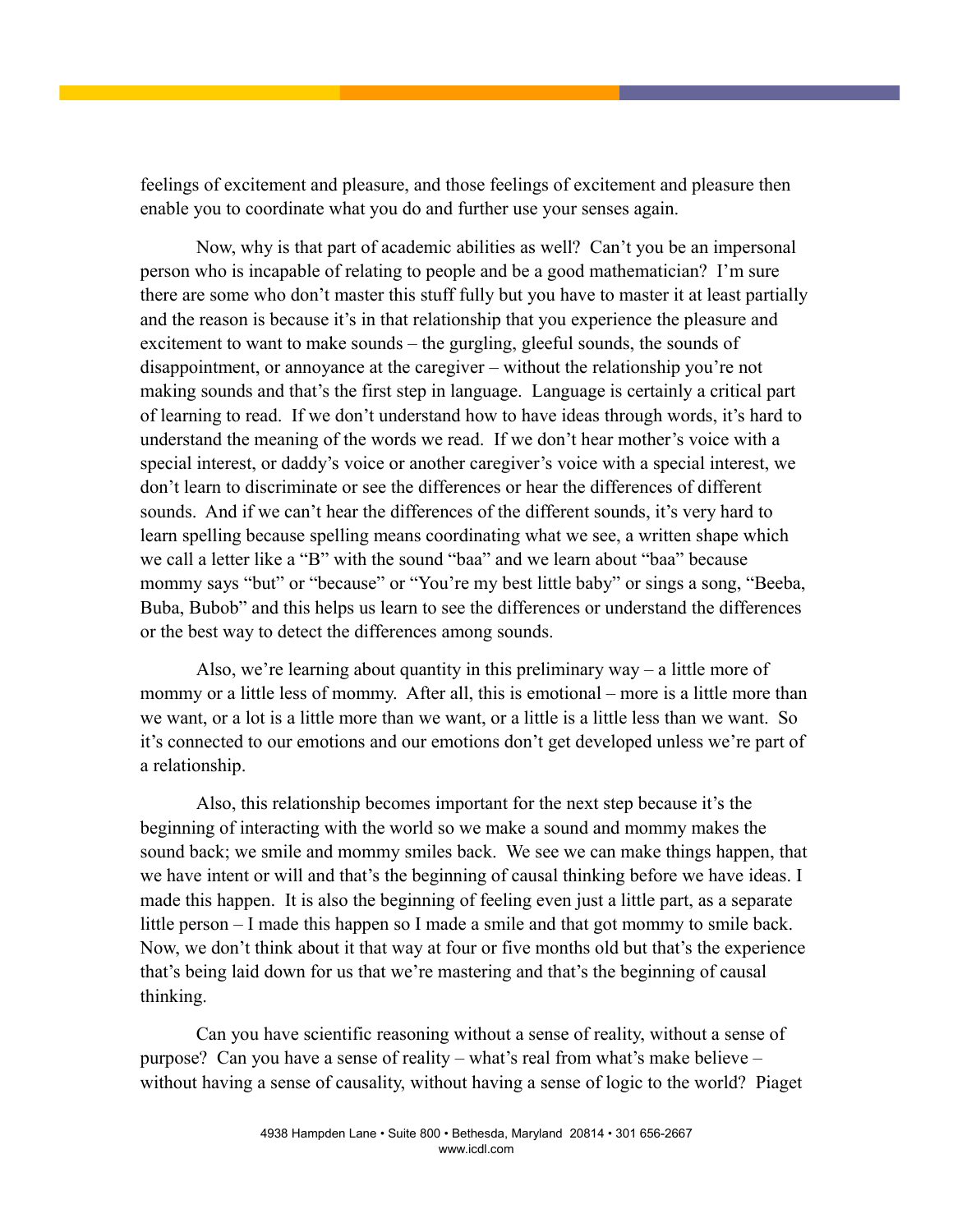did his famous experiments where he had children pull a string; babies pull a string to ring a bell. When he cut the string, it didn't ring the bell and they stopped pulling the string. From that he reasoned that causal thinking begins at an early age, around eight/nine months of age. What we see is that the same type of causal thinking begins much earlier when a smile begets a smile, and a sound begets a sound and where a movement – reaching your arm out for the rattle – gets you the rattle that mommy is holding or mommy is putting on her head or mommy is putting in her mouth and you want it for yourself. And these back-and-forth interactions are the beginning of this sense of causality that I can make things happen. Without this, we won't understand how the world works. We won't be able to be scientists. We won't be able to understand that one apple plus one apple equals two apples because that's a form of connecting ideas together that at a later age which begins with causal thinking. So we have to causal thinking or else we're in our own world.

Understanding the meaning of words depends on causal thinking. The word "momma" represents your mother, and the word "dada" means daddy. That's a sense of causal thinking in its own right because you're connecting the sound "momma" or the sound "dada" with the image.

Now as we progress up the developmental ladder and we learn what we call shared social problem solving where the child is taking you by the hand and walking to the refrigerator and pointing to the food they want or taking daddy to be picked up to grab that toy they want to play with. We get many back-and-forth interactions with a lot of intent on the part of the toddler and that's when, as we talked before, children or toddlers are learning pattern recognition – seeing that six, seven steps in a row of interaction will lead me to getting that toy or lead me to getting that juice. That's the beginning of scientific thinking – that Step A leads to Step B leads to Step C leads to Step E and so forth, but it's also the beginning of understanding the patterns of different sounds, making words. So we get the beginning of language which is the forerunner of reading, necessary for reading.

Even for children who have a hard time speaking, they can still understand sounds, understand words. And even if they don't understand words in the way that other children understand words, they understand the sequence of letters making up a pattern that constitute a word, that can be associated with the meaning. So, apple is associated with a picture and taste and smell of an apple even if you're just learning to read it and can't say it.

Furthermore, as we get into shared social problem solving, many interactions in a row where that pattern recognition is also further helping us understand the concept of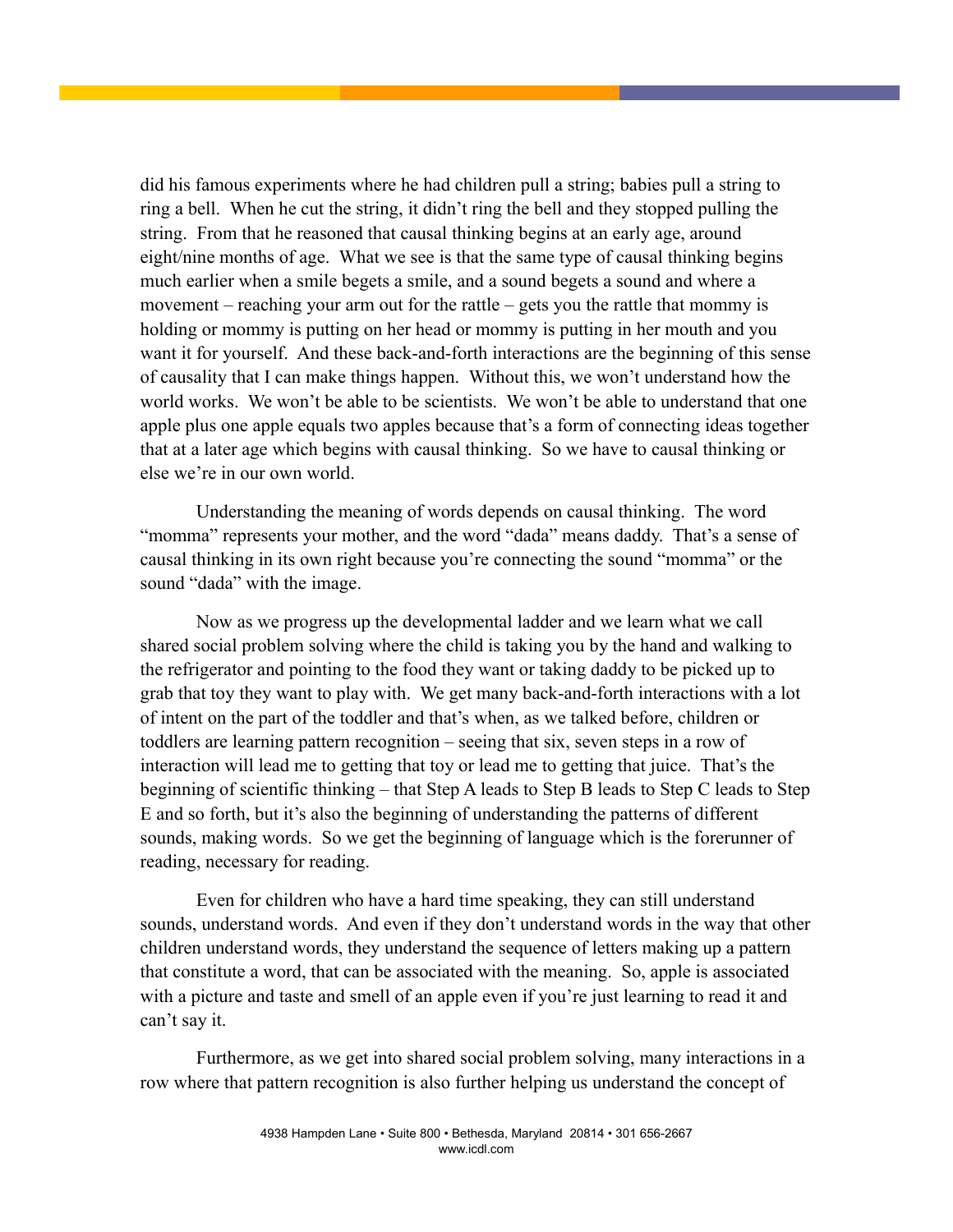quantity because six or seven of something is a different pattern than one of something, just visually. We can see it but we have to be able to see more than just a tree in the forest. We have to be able to begin seeing the whole forest to be able to see the difference between six or two before we can even count. And that's necessary for understanding mathematics. We can learn some math facts but they will just be isolated facts with no meaning unless we understand the pattern that they are part of and we have to be able to experience that pattern. So our emotional interactions fuel that academic ability.

The ability to write a whole word again is sequencing a number of letters into a word. That sequence is part of a pattern which comes from this ability to master patterns in that toddler phase of life. So reading, math, and writing are all a part of this critical stage in development where we have many circles of communication occurring in a row and it's the beginning of pattern recognition, and as I mentioned, it's also scientific thinking. This is where a child can take a chair to try to get up to get that toy on his own, or use daddy's shoulders as the chair through a series of gestures. So here's where a very important academic ability is being developed just as the same time, as we pointed out earlier, an important social and emotional skill is being mastered.

Now when we get to the next level, using ideas meaningfully, it is very clear that we have to understand ideas, which is really words like apple, pear – it could be one type of word – mom, dad, bicycle, refrigerator; it could be other types of words or understanding a sentence – "The boy was happy when he got a bicycle for his birthday." That's putting a lot of meaningful words together. Well, that comes with using words meaningfully. If we just memorize "apple is for eating" and someone says apple, all we'll be able to do is say, "apple is for eating." We won't be able to understand what an apple really is. An apple is many things – it's something you eat; it's round; it's red, it's something you throw at your brother when you're angry, it's something you give to the teacher when you want to please her; an apple is many things. Mommy is even many more things – a whole range of feelings, as is daddy, as is "I want to go outside and play" – that's a very meaningful sentence. It has desire, interest, causality – all imbedded in one statement.

So using ideas meaningfully and creatively is a critical step in 1) understanding what we read; 2) understanding what we're writing – writing a meaningful series of words together that constitute a sentence; and also 3) understanding math. I wanted four apples, not two apples. Or if I have two and you take one away, I'll only have one and I won't be a happy camper. But even with the "I won't be a happy camper" part, you have to have the meaningful use of ideas to understand how math works because it's using ideas in a quantitative way and in a way where we are determining quantity of things. So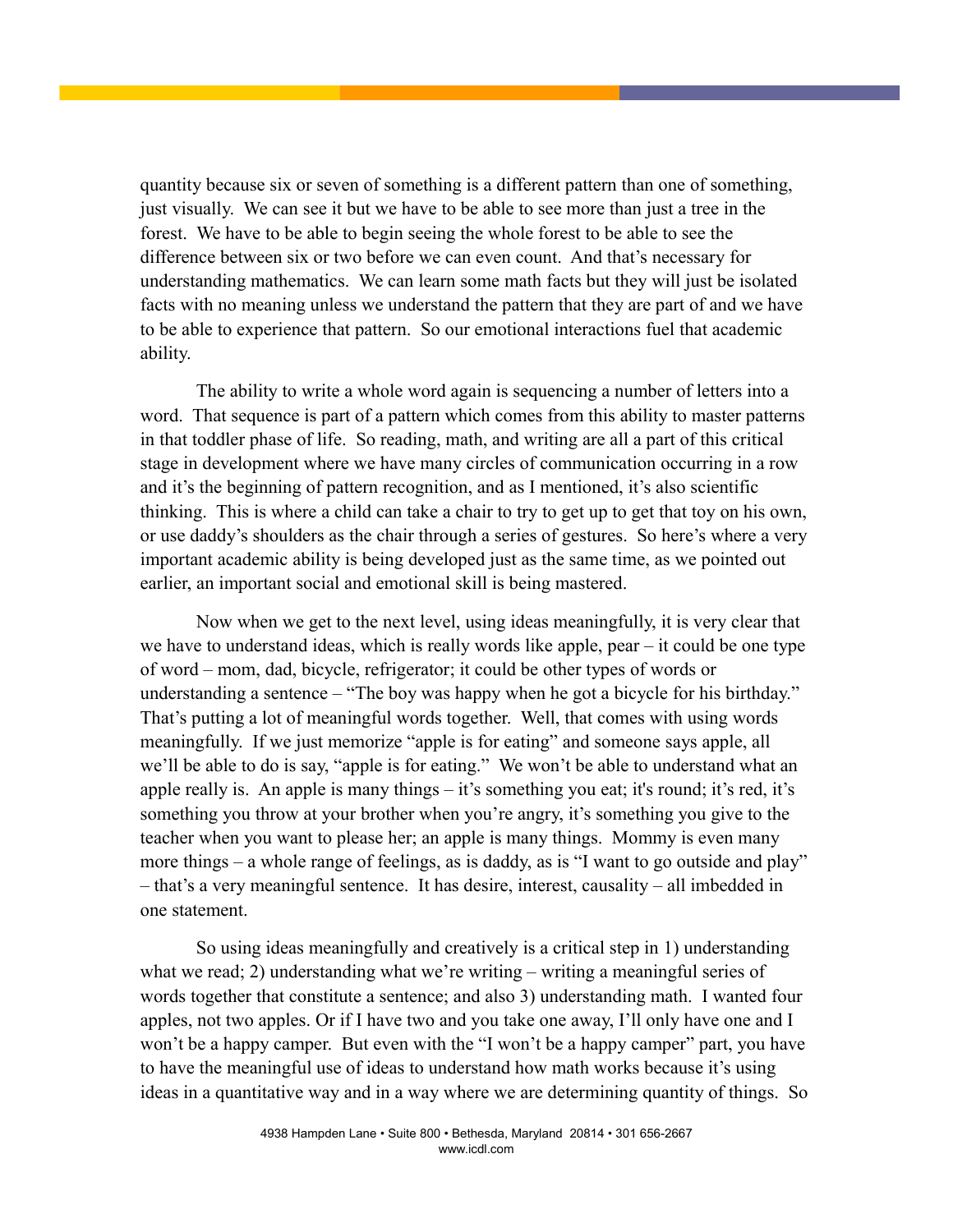to really understand what a lot is or a little is, what \$5 versus \$1 is, those are all playing with ideas each of which has a meaning. A dollar will buy you this kind of food; five dollars will buy you that kind of food. A hundred dollars will buy you a meal at a fancy restaurant.

So using ideas meaningfully is critical for reading comprehension, for math, and for writing. Our basics of academics are embedded in mastering Stage 5. When we get to Stage 6, connecting ideas together and then connecting many ideas with many other ideas, not only when we get to mastering causal thinking and multi-causal thinking, then we're ready to move onto what we ordinarily call academics but which shouldn't be called academics because it begins, as I've been explaining, at the beginning. But then you notice children will begin actually reading words in a sentence, or will begin adding or subtracting  $3 + 2 = 5$ . It will begin, if they have the motor control, writing words or maybe even writing, "I want juice" as well as saying, "I want juice." So then we begin noticing the academic abilities as the children begin connecting one idea to another idea and many ideas together. And it's the noticing it that makes us think that formal academics begin at this stage and why many colleagues and many of us confuse academics with the basics of social, emotional, and intellectual development when, as I've been explaining, they are all a part of the same sequence of steps. So we shouldn't separate them from one another. They are all one and part of the same and we'll explain as we go up to higher levels of thinking how that gets us into higher levels of academics, as well as emotional, social, and general thinking skills.

When we get into the more formal academics, the kinds of things we normally associate with academics, most of us are already at the level of connecting ideas together, being able to do causal thinking and multi-causal thinking. That enables us, for example, not only to master more complex social and emotional skills as we have already described, but begin to understand a higher level of academic challenges. So now, as we understand causal thinking and how ideas are connected, we can understand a more complex sentence that someone may read to us or we may be able to read ourselves. "The boy went to the store and got some candy and therefore was very happy" – that's involving causal thinking in a formal sense.

Since we connect ideas together, if we have the decoding skills – which are based on pattern recognition – mastered, remember, at the stage of shared social problem solving, we might be able to read a whole sentence ourselves. Remember, decoding also depends on hearing different sounds when we're babies so we can understand the difference of different sounds; so we can associate what we see with what we have heard. And even if we can't hear, we learn through Braille and we can connect what we see with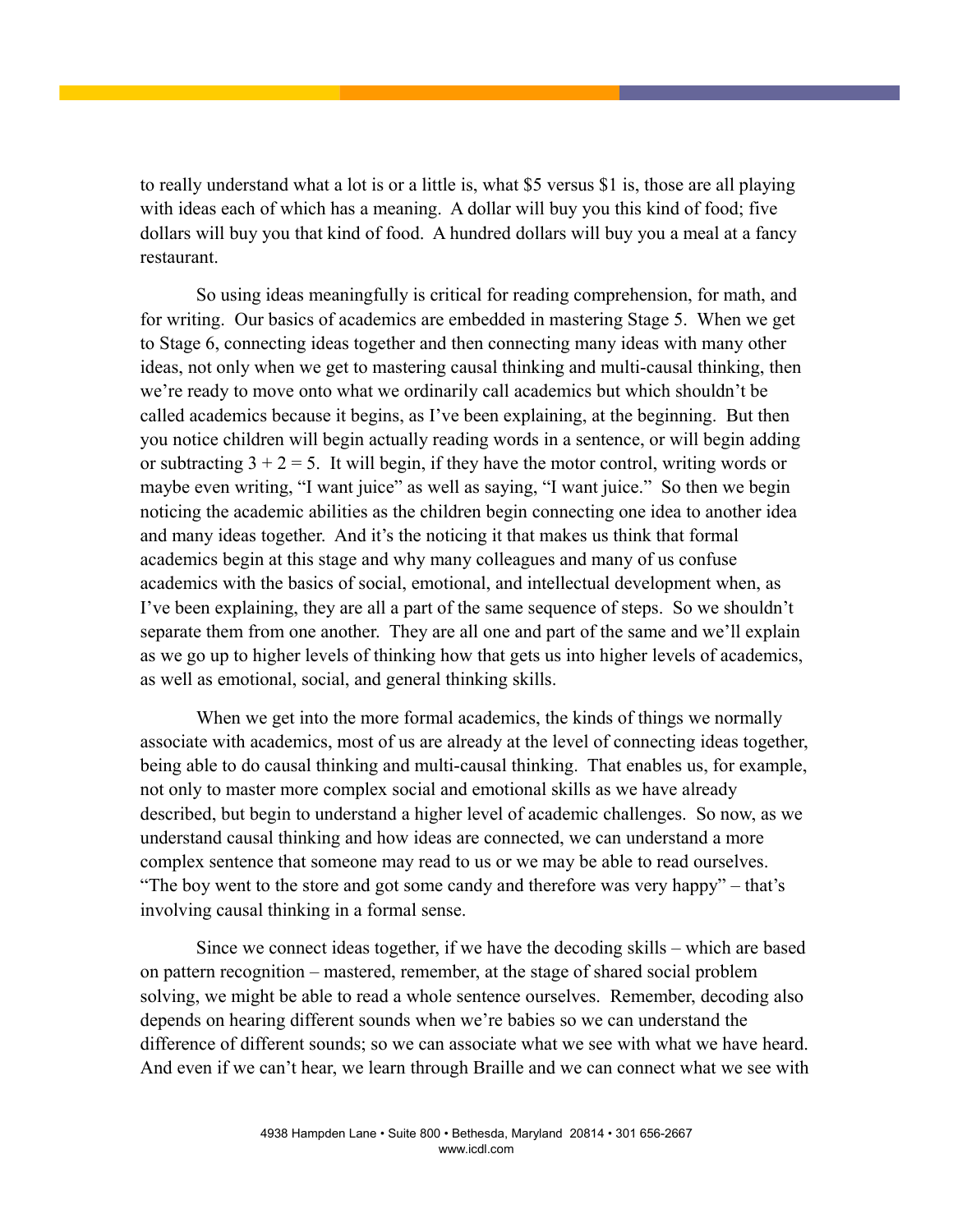what we feel with our hands. So there are many ways to master what that visual image of the shape that we call a letter means.

The important point is that we are now causal thinkers so we understand what we read at a higher level, and we can understand the meaning of the passage as well as decode more effectively because we can sequence many sounds in a row and not only can we sequence many sounds in a row, we can see how they make up words and words can make up sentences and then even eventually whole paragraphs. So we're now really beginning to cook, so to speak, academically.

Also in mathematical reasoning, we can understand that  $25¢$  will get us more candies than 5¢ will because that's a causal relationship as well. We can also understand that if we take A and add to it B, we get C – that's a causal relationship –  $A + B = C$ . It may be  $1 + 1 = 2$ , or  $2 + 2 = 4$ , or  $2 + 1 = 3$  but that involves causal thinking because we're seeing the relationship of an "A" to a "B" to get a "C". All of that is very critical.

When we're writing, we want to write in a way that makes sense – write a sentence that makes sense. That too requires connecting ideas together or connecting many ideas together in what we call multi-causal thinking.

So now we're beginning to cook at more formal academics and our social and emotional skills and general thinking skills are advancing. To separate academics from thinking, or social or emotional development is actually silly. Now some children do master these skills that we're talking about, these steps, in a very narrow, limited way. They may do it for math or for reading but not for social relationships. That's only because we haven't worked with them sufficiently on expanding the range through which they apply these fundamental principles. In other words, the fundamental capacity the child is mastering – the casual thinking for example – can be applied to many realms depending on the child's experiences. Now some children, some realms or some parts of the human experience are tougher than others. So for some peer relationships may be harder because they become more anxious because they're over sensitive to sounds or touch, and their peers are rough, or their peers are unpredictable so they shy away from that and they have casual relationship when it comes to words or math but not as easily in social relationships. But they may require just more practice rather than requiring a whole new way of thinking about development. So they require us to work with them on the peer relationships so they can apply this fundamental principle to their peer relationships.

Here we're seeing that academics and social/emotional development and intellectual development are part of the same developmental sequence, but for children who only apply it to some experiences because of lack of practice or because some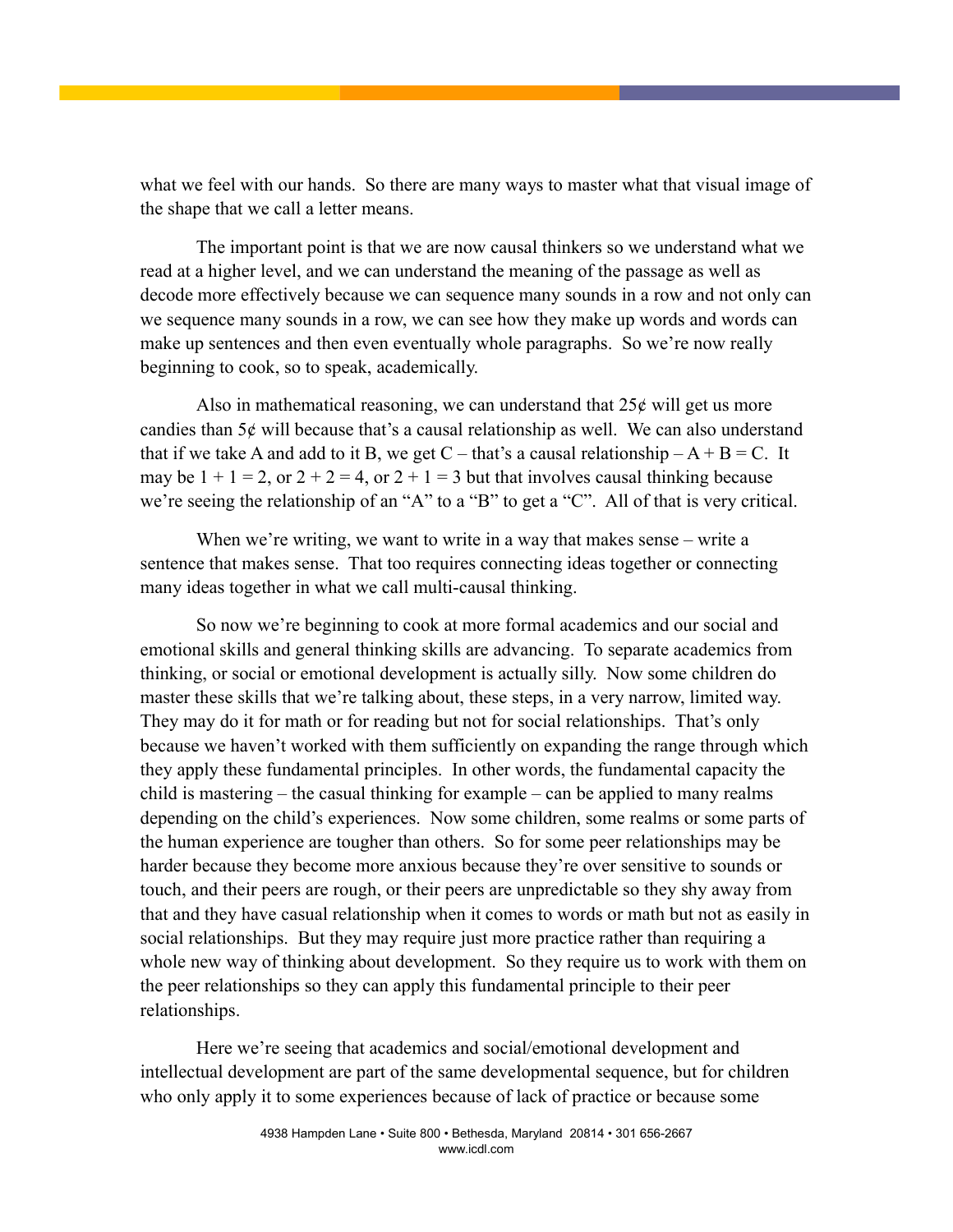experiences are harder for them because their sensory system is such that they are very sensitive to certain kinds of noise or sound or touch or they're very under-reactive so they don't respond to other human beings as well as they respond to things they see on a page or where they can look at it many times, we have to expand their range of experience. And that's essentially what we do when we work with children.

So we've seen how our basic emotional and social skills, and our general thinking skills – our intellectual skills – are tied to our academic abilities in a step-wise progression and how these are all part of the same sequence. In other words, we're learning to read, write and do arithmetic from Day 1 in life, just as we're learning to relate to others, to interact, to become social beings, and just as we're learning to experience our own emotions and understand the emotions of others, and just as we're learning to be thinkers, to understand patterns, to understand how our behavior affects others, how our gestures affect others; just as we're understanding how to create ideas and learning the meaning of ideas and learning how to connect ideas. These are all part of the same developmental sequence.

And it all begins with our old friend, emotion or affect which helps us connect the senses, helps us begin relating to the world outside ourselves because we experience pleasurable affects in that world, it helps us relate to other human beings which then creates the basis for language and interaction and understanding patterns and ultimately words and meanings and causal relationships. The sequence of emotions that we experience and the lead role of affect in helping us coordinate the senses and then relate to others, and then understanding how interaction works and stirring the different levels of thinking, and that leads to and helps us master the steps of formal academics and formal school-based learning because often the school-based learning doesn't involve all these other steps or all these other aspects of human development.

So if there is an over arching theme, it's one of unity. It's one of don't separate things that are not separable – keep them as part of the same.

Now once we master connecting ideas together, causal thinking and multi-causal thinking, then we can apply that to the emotional, social and academic realms or the intellectual or thinking realms we can advance and challenge the child one step further. Typically, between ages of 4  $\frac{1}{2}$  to 5 and 7 or 8, children are learning what we call gray area thinking. They are learning to see gradual gradations – from a little angry to very angry to enormously angry. They can rate their anger on a 1-10 scale. The same thing with sadness – well I'm a little sad, I'm very sad, or I'm the saddest I've ever been. They can use that to help them compare things. I like this book better than that book because this book is about children or this book is about animals and I love animals. And instead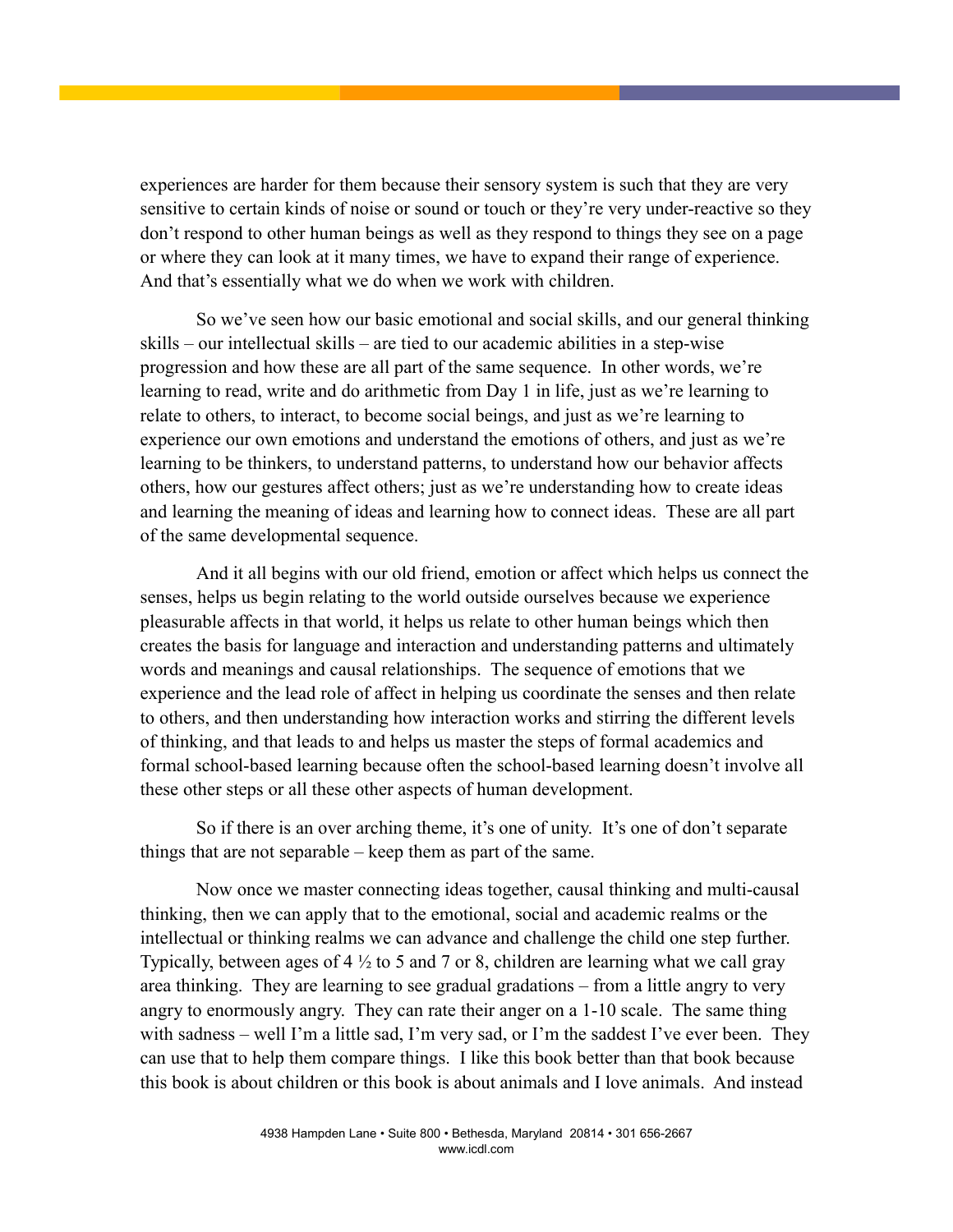of in earlier development where we'll see somebody say when you ask them, "Gee, who do you like better – Johnnie or Robert?" and they might say, "I like Johnnie better" "Why, why do you like Johnnie better than Robert?" and they might say, "Because Johnnie is fun to play with" but they don't really compare them to Robert. But now they can actually compare Johnnie and Robert. "Oh, I like Johnnie better because he's more fun to play with." And then we can say, "How much more?" "Oh, not that much more, sort of a medium more" or "On a 1-10 scale, he's a 7 and Robert's a 3" so they have that sense of quantity.

So they have that sense of quantity that is part of their thinking now because they can qualify things. This helps them go from polarized, all-or-nothing thinking which is characteristic of just the fundamental level of causal thinking where things are, "I love him and I hate him" or "Sarah was mean to me so therefore she hates me" to "Sarah was a little bit mean to me today but not that mean and other people were nice to me so it wasn't a good day for me, but it wasn't my worst day." So there is a difference in their quality of thinking. In comparing two authors or their reasons for the Civil War – children can use this more subtle nuance, what we call gray area thinking with degrees. "Well, there are three or four reasons for the Civil War. The most important reason was "A," the second most important was "B," the third was "C." Now they can memorize that or they can have a feel or actually the degree or the quantity of it. You can imagine the flexibility in emotional and social skills from the examples I just gave when you can do gray area thinking.

You can also imagine the enormity of your own appreciation of your own emotions when you're not locked into "Oh this is the worst day of my life or the best day of my life" all the time, but "This is an okay day" or "This is a glorious day" or "This is one of my best days ever" kind of thinking.

How does this relate to our academic skills? Well, now we can look at the degrees and understand multiplication for example. We can understand division. We can understand even basic adding and subtracting a little bit better and understand mathematical concepts. We can understand more complex passages that we read, and we can write our little paragraphs that are more complicated where we describe our weekend, or we describe why we like a certain book, or why we like Book A better than Book B. So it enhances our academic skills considerably.

Initially, some in the first grade or who are learning to read and decode and just write a little bit and do basic math, we don't challenge a child's gray area of thinking very much and a child can get by on memory alone. But once you get up to third or fourth